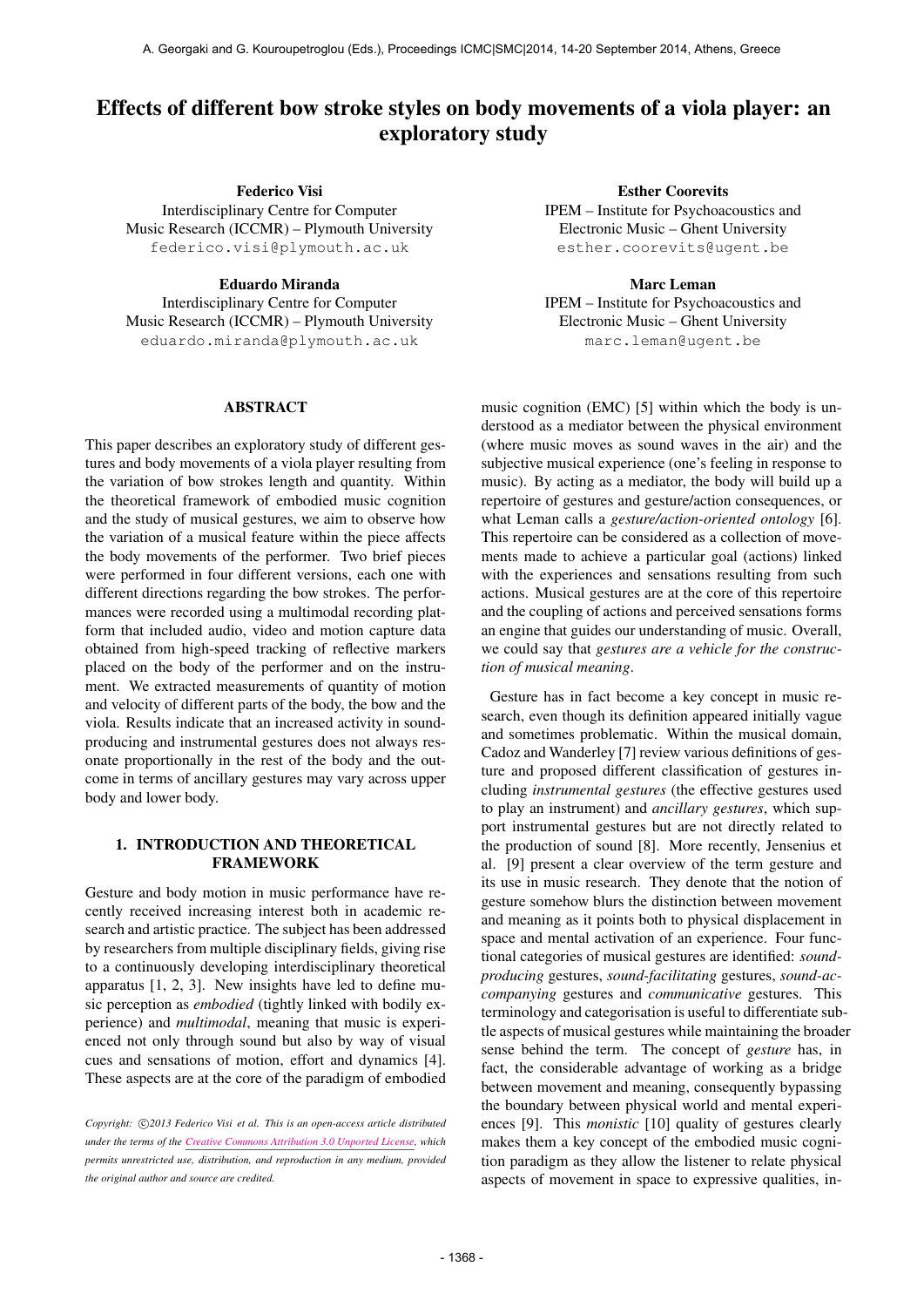

Figure 1. Multimodal recording: still from the video stream (left) and skeleton generated from the MoCap data (right).

tentions and inner feelings.

The study of musical gestures and embodied music cognition also brought about a new understanding of the relationship between musician and musical instrument. From this perspective, the musical instrument is *embodied in the body of the performer* [11] and becomes a natural extension of the musician [12]. It is therefore part of the mediation together with the body, thus allowing a spontaneous corporeal articulation of the music, contributing to the formation and conveyance of embodied musical meaning. In fact, according to Godøy [13], people continuously re-enact mental simulations of musical gestures when listening attentively to music, adding a motor-mimetic element in music perception and cognition.

With this theoretical framework in mind, it is clear that instrumentalist's gestures have considerable expressive potential. Gesture has been employed as an expressive element in musical practice across different genres and styles and has also inspired the development of several digital musical instruments [14]. To mention some applications, the composer Roberto Doati has written a series of pieces for guitar that make use of the gestures of the fretting hand of the performer to control parameters of live electronics [15]. Maes et al. [16] use the EMC theory to inform a different approach to parameter mapping and develop a human-computer interface that facilitates gestural control over real-time digital signal processing of the singing voice. Camurri et al. [17] instead employ a similar theoretical framework to implement interactive artistic applications and understand expressiveness in gestures using computational modelling.

### 2. AN EXPLORATORY EXPERIMENT: VIOLA BOW STROKES

In this study, a viola player is asked to perform two short pieces of music four times each, every time with different directions regarding length and quantity of bow strokes. Our intent is to observe how the variation of a musical feature also affects the movement of the performer and, secondly, if there are correlations in the way sound-producing gestures and ancillary gestures vary according to the dif-



Figure 2. Baroque tune: excerpt from *Pieces de violes, ` Livre I* (1686) by M. Marais.



Figure 3. Romantic tune: excerpt from *Barcarolle*, from *The Seasons* (1876) by P. I. Tchaikovsky.

ferent bow stroke styles.

Past studies have observed gestures and movements of string instrument players, focusing on motion features of different bow strokes [18], the physical interaction between the player and the instrument [19] and expressivity and interaction in ensemble playing [20]. Similar studies have been carried out for other musical instruments, such as piano [21], harp [22] and clarinet [23].

#### 2.1 Pieces and bow stroke variations

Two excerpts of two different pieces were chosen: a sarabande from *Pieces de violes, Livre I `* (1686) by Marin Marais (Fig. 2) and a passage from Tchaikovsky's *Barcarolle*, from *The Seasons* (1876, Fig. 3). These pieces were chosen to allow comparison of body movements between two different styles (baroque and romantic respectively).

The viola player was asked to perform each piece in four different versions:

- as she would normally interpret it according to the score (this variation was labelled 'Natural' in graphs for short);
- using the full length of the bow, from tip to frog, during each bow stroke (labelled 'Long');
- using only the central part of the bow (about one third of the total length, labelled 'Short');
- by performing a bow stroke for every note, therefore increasing the total amount of bow strokes necessary to perform the piece (labelled 'Many').

#### 2.2 Equipment and setup

The recording took place in an auditorium/concert hall, suitable for experiments in an ecological setting. The musician performed on a stage where a multimodal recording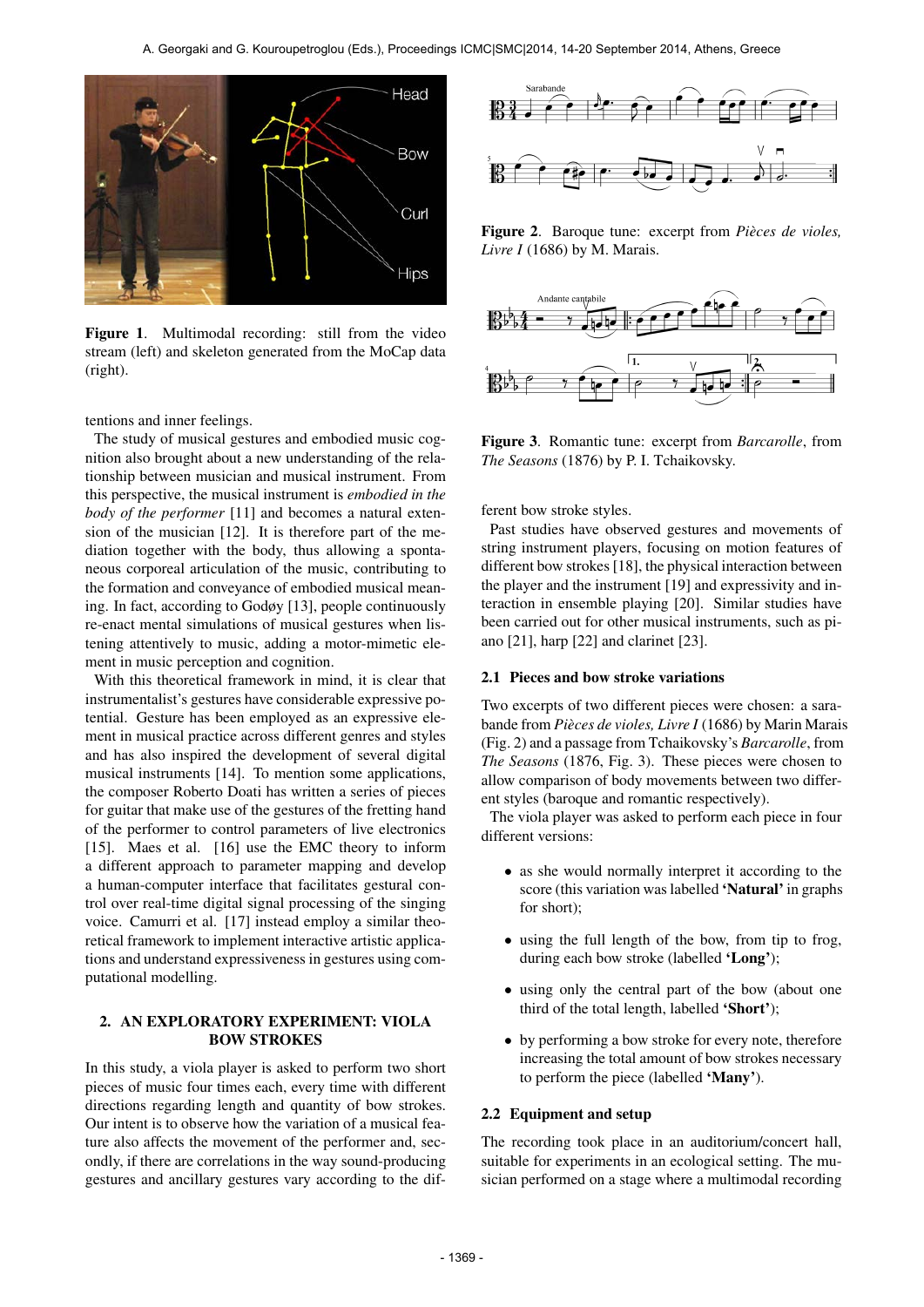platform was set up to capture and analyse the movement data. The data was recorded using a Qualisys Motion Capture system. The viola player wore a suit equipped with 19 reflective markers: 3 on the head, 4 on the shoulders, 1 on the back, 1 on the sternum, 2 on the elbows, 2 on the wrists, 2 on the hips, 2 on the knees and 2 on the ankles. Additionally, 3 reflective markers were placed on the viola, 2 on the body and 1 on the curl. Markers were also placed on the frog and the tip of the bow. Overall, 24 markers were used. Along with the MoCap, video and audio were recorded by means of a digital videocamera and a piezoelectric microphone placed on the viola. The multimodal stream of data was recorded and synchronised using EyesWeb XMI software platform<sup>1</sup>.

## 3. DATA ANALYSIS AND RESULTS

## 3.1 Movement feature extraction

In order to extract various kinematic features, the MAT-LAB Motion Capture Toolbox was used [24]. First, the data was trimmed to the duration of each performance. To simplify the movement analysis, the MoCap data was restructured. This was done using joints, also called secondary markers, obtained by averaging the locations of a subset of markers. Of the initial 24 markers, 4 joints (head, hips, curl and bow) were taken into account. This particular choice allows for comparison between instrumental sound-producing gestures (bow) and ancillary soundfacilitating gestures (head, hips, curl). The joint of the curl consisted of only one marker. The head joint was calculated from the three head markers, the hips from the two markers on the left and right hip and the bow from the markers at the tip and the frog (Fig. 1). Subsequently, two movement features were extracted from the joint location data:

- 1. Velocity for head, hips, curl and bow was calculated in order to measure the activity of the different body parts. The instantaneous velocity was averaged for each joint, in order to obtain a general value for the eight different performances.
- 2. The cumulative distance travelled by each joint was taken into account to measure the quantity of movement (QoM). This gives a good indication of the total amount of movement of each body part over the whole performance [25].

### 3.2 Results

Velocity and quantity of motion of the bow joint indicate the most immediate outcome that the bow strokes variations had for both pieces (Fig. 4, 5). In the 'Romantic' piece performance, bow velocity and QoM were much lower for the short bowing condition. In the 'Baroque' piece, the long bowing condition stands out more. In general, the bow is the most active of the four body joints for each piece in each performance, followed by the curl of the viola (Fig. 6, 7).



Figure 4. Velocity of the bow joint.



Figure 5. Quantity of Motion of the bow joint.



Figure 6. General velocity for the four joints in analysis.



Figure 7. General Quantity of Motion for the four joints in analysis.

<sup>1</sup> [http://www.infomus.org/eyesweb\\_eng.php](http://www.infomus.org/eyesweb_eng.php)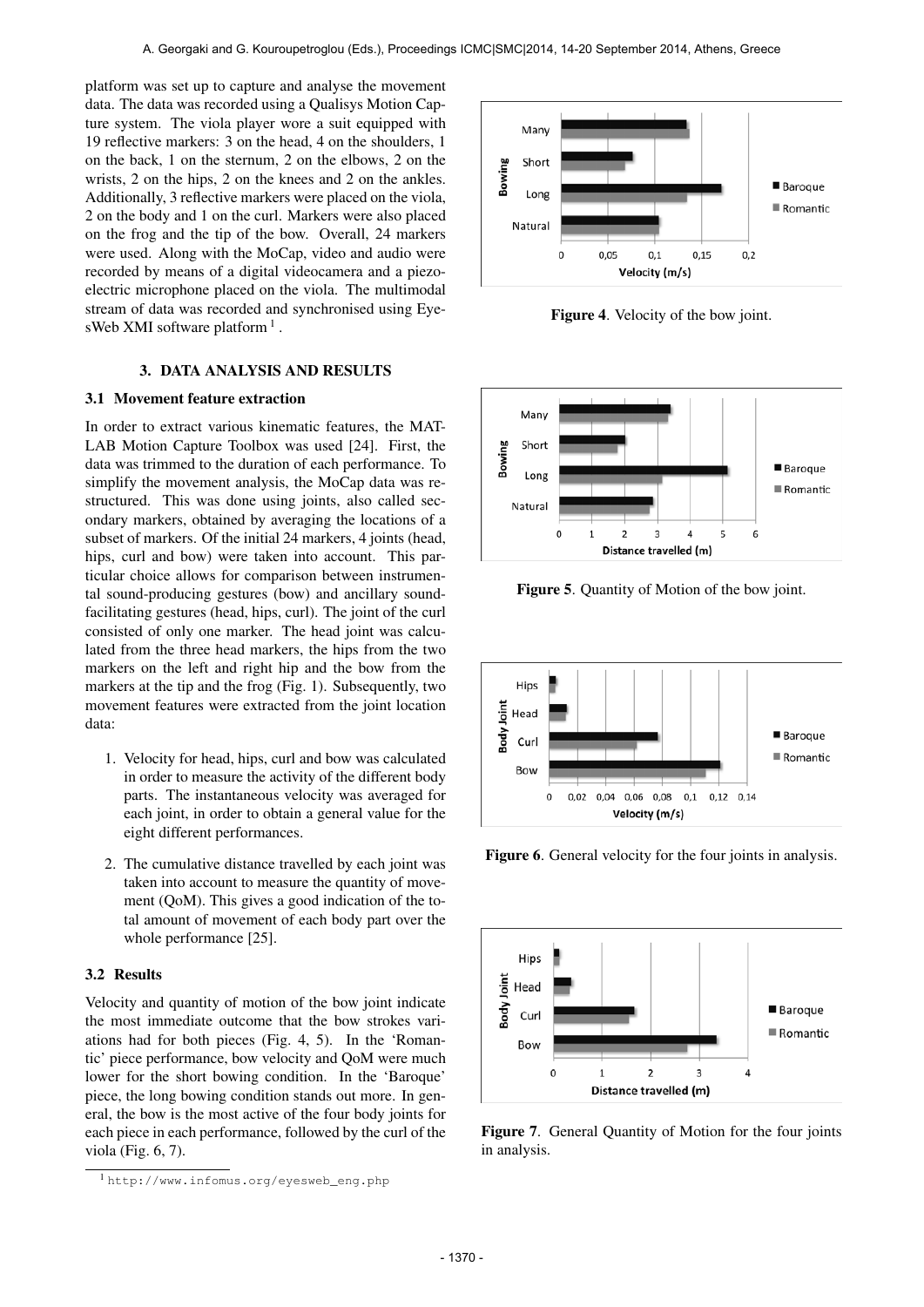

Figure 8. Differences in velocities of the 'Romantic' piece.



Figure 9. Differences in Quantity of Motion of the 'Romantic' piece.

Since the variations only involved instructions about bowing, changes of velocity and quantity of motion in other body parts are not directly induced by the task. For each joint, the velocity and QoM of the 'Natural' bowing performance were taken as a reference (0%) to compare against the values obtained in the other variations.

The velocity and QoM graphs of the 'Romantic' piece performance (Fig. 8, 9) appear similar, showing analogous ratios among the four different performances. The movement and activity induced in the curl are very similar to that in the bow, and give even larger extremes in the long and short bowing performance. A different trend is observed for head and hips. First of all, their overall velocity and QoM in general is much lower than that of curl and bow (Fig. 6, 7). As opposed to the curl, the head and hips do not increase in QoM and velocity when longer bow movements are used. For short bow movements, the head and hips are more consistent with the curl as their QoM is reduced by a half and their velocity decreases even more. Overall, head and hips are active the most in the 'Natural' performance variation.

The outcomes for the 'Baroque' piece differ to a certain extent from the 'Romantic' ones. Here, velocity and QoM do not change equally across the different variations (Fig. 10, 11). The QoM for the curl increases when longer bow strokes are used, but not as much as the value for the bow joint. On the contrary, the velocity of the curl more



Figure 10. Differences in velocities of the 'Baroque' piece.



Figure 11. Differences in Quantity of Motion of the 'Baroque' piece.

than doubles in the 'Long' bowing condition, as compared to the 'Natural' condition. When short bow strokes are used, both QoM and velocity of the curl decrease, but not as much as in the performance of the 'Romantic' piece. The head joint in the 'Baroque' performances follows a similar trend as in the 'Romantic' piece: its velocity and QoM do not increase with longer bow strokes and decrease even more in the 'Short' bowing condition. On the contrary, the hips do not follow the head movement this time. Similarly to the curl, its QoM increases with long bow strokes and its velocity doubles, while in the 'Short' bowing condition it decreases again.

When many bow strokes are used, another difference between the 'Romantic' and 'Baroque' piece can be observed. There is an increased effect on the head in the latter whilst the curl is more affected in the former. Moreover, many bow strokes induce almost as much movement and velocity as longer bow strokes in the performance of the 'Romantic' piece, which is not the case for the 'Baroque' piece, where longer bow strokes induce much more movement in other body parts as well. In contrast, the velocity and QoM of head and hips in the 'Romantic' piece are reduced to less than a half in the 'Short' bowing variation.

In general, short bow strokes induce the least movement and activity in all the body parts and long bow strokes induce the most QoM and velocity in bow and curl. When many bow strokes are used, only the activity and move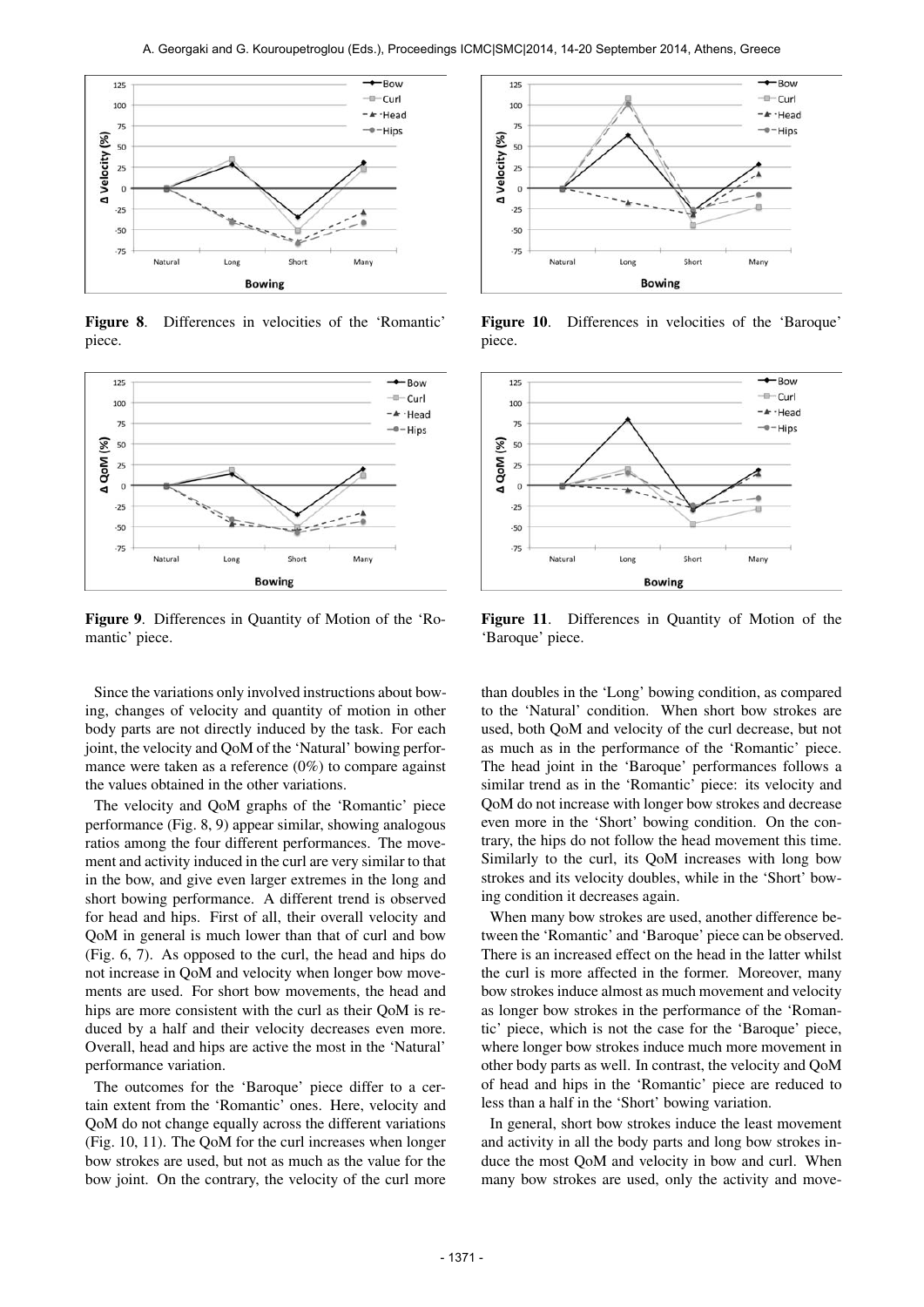ment of the bow is consistently increased in both pieces, compared to the natural performance.

## 4. CONCLUSION AND FUTURE WORK

The movement data shows that ancillary and instrumental gestures may shift in analogous ways across the different bow stroke variations, but may also diverge. Similar effects of different bow strokes are found both in the 'Romantic' and the 'Baroque' pieces. Nevertheless, some variations occur, especially in the 'Long' and 'Short' bowing conditions. This is partially due to the musical structure and conventional musical style of both pieces. A sarabande is a Baroque dance, which is usually performed with shorter and lighter bow strokes to give the piece a dancing character. In the 'Romantic' piece, the performance guideline *andante cantabile* requires more bowing and vibrato to create the intended sound effect. Moreover, when comparing the original scores of both pieces, we see that in the 'Romantic' piece there are more notes per slur than in the Baroque sarabande, which implies the use of more bow in the former, and less in the latter. This explains why using short bow strokes in the 'Romantic' piece has more effect on curl and bow than using long ones and the other way around for the 'Baroque' piece.

What happens with the head and the hips is more ambiguous. As the QoM and velocity increase in the 'Long' and 'Many' bowing condition, the movements made by head and hips are reduced in comparison with the natural performance. A possible cause for this effect could be the constraints posed by the task. By adding supplementary directions regarding bow strokes, the performer focuses on the additional movements required in order to accomplish the task, which may reduce spontaneous movement in other body parts. However, a different effect is observed in the performances of the 'Baroque' piece. Here, the velocity and QoM of the hips increase when the performer uses long bow strokes, and the same can be observed in the head joint when many bow strokes are used. Again, the difference in musical style and structure could partially explain these contradictions. The long bowing condition implies more changes in the movements required to perform the 'Baroque' piece as compared to the 'Romantic' piece. Even with the task constraints in mind, these changes could affect the movements of the hips too. Still, this does not explain why this effect does not occur in the movements of the head when long bow strokes are used. Moreover, there is increased head movement in the 'Baroque' performance, but only when the performer uses many bow strokes. In this condition however, the hips seem unaffected. A study by Glowinski et al. [26] shows similar results. Three violinist performed a piece in metronomic, emphatic and concert-like styles and movements of head, torso, forearms, hips and violin were measured. Here, the movement amplitude of the hips was significantly different from the other body parts. The differences between upper and lower body parts were interpreted as part of a compensation process in which the lower body is seen as an anchoring point to enhance stability and compensate for the higher movement activity of the upper body.

Overall, it is interesting to note that increasing QoM and velocity of instrumental gestures resonate into ancillary gestures of the rest of the body in different ways and that this resonance may be hindered if the difficulty of the task increases. Different musical styles may also have an effect on how movement changes across the different bow stroke variations. It is important to note that variating the bow strokes alters the musical outcome in terms of timing, timbre and loudness of the notes. However the main goal of the experiment is to observe the results in terms of body movements and underline that variating bow articulations in the score alters not only the sound but also the corporeal expressivity of the performer, therefore affecting the experience of the performer and the audience on multiple levels, as outlined in section 1 of this paper.

Future work may go towards a more detailed analysis of other motion features and the evaluation of correspondences with recorded sound and specific passages in the score. Velocity, along with its derivatives, acceleration and jerk (i.e. acceleration variations), may be analysed over time in synchronicity with audio in order to observe note onsets and other structural features – such as beginning and end of phrases – that shape musical meaning. In addition, statistical analysis between the different performances in terms of velocity, quantity of motion and note duration may give further insights about the relationship between body movement and audible features of the performance. Joint investigation of sound and gesture articulation with acoustic instrument may also help to inform new gesturesound mapping strategies in electroacoustic music as described by Rasamimanana et al. [27].

On a broader perspective, the purpose behind this study was to approach possible ways in which movement and gesture can be employed as an expressive musical feature, wether directly determined in the score or indirectly induced by variating other musical features. It is still not clear how gesture can be fully integrated with other expressive features in composition and performance therefore further research-led practice may lead to new helpful understandings. Moreover, movement in music performance is highly idiosyncratic; it depends on anatomical differences between players [28] and their different approaches to the instrument [22]. This preliminary work involved only one performer, so different playing styles among different performers could not be compared and statistical testing is clearly beyond the scope of this exploratory study. However, consistency with other studies [26] could be observed and the adopted methodology and the focus on the relation between pre-determined variations of musical features and resulting variations of body movement may inspire further practice-led research. In the future, gestural idiosyncrasies may constitute new interesting challenges for composers, leading them to work closely with performers in order to examine relationships between scored musical features and gestures to explore the expressive possibilities of writing more *gesture-aware* music.

## Acknowledgments

This project has been carried out during the ISSSM 2014 –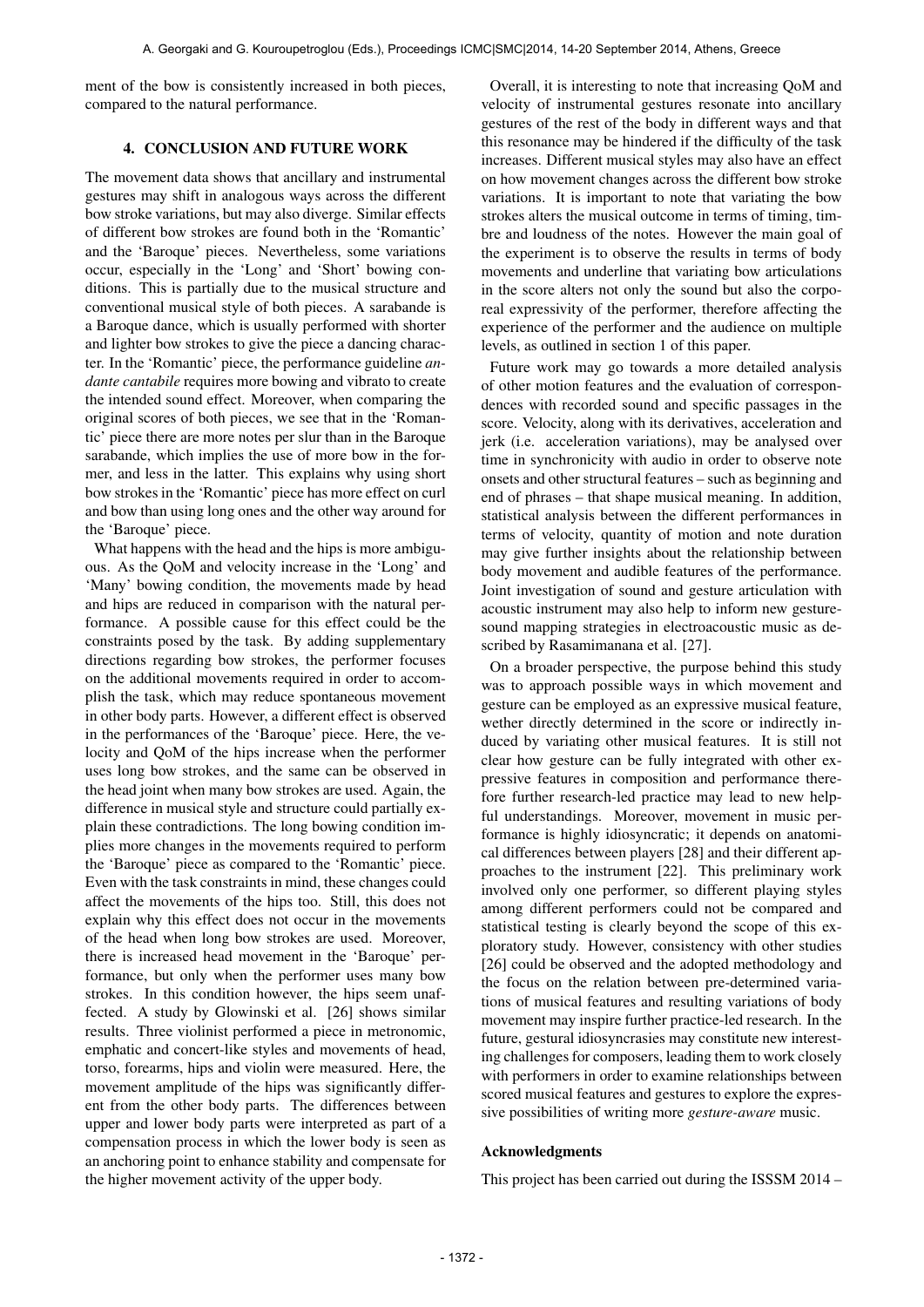International School on Systematic Musicology and Sound and Music Computing (Erasmus Intensive Programme) held at Casa Paganini – InfoMus Research Centre – DIBRIS, University of Genoa, Italy on 9-20 March 2014. We would like to thank the people at Casa Paganini – InfoMus for helping us to develop our project and setting up the multimodal recordings with great expertise and patience. We would also like to thank Marc Thompson, Jaime Del Val, Rolf Inge Godøy, Micheline Lesaffre and Antonio Camurri for their precious support and guidance, Claudia Stirnat and Liubou Pazniakova for taking part in the project and Andrew Telichan and Joran Six for their insights and thoughts during two weeks of intensive work.

#### 5. REFERENCES

- [1] A. Gritten and E. King. *Music and Gesture*. Ashgate, 2006.
- [2] A. Gritten and E. King. *New Perspectives on Music and Gesture*. SEMPRE studies in the psychology of music. Ashgate, 2011.
- [3] R. I. Godøy and M. Leman, editors. *Musical Gestures: Sound, Movement and Meaning*. Routledge, 2010.
- [4] R. I. Godøy. Gestural affordances of musical sound. In R. I. Godøy and M. Leman, editors, *Musical gestures: Sound, movement, and meaning*. Routledge, 2010.
- [5] M. Leman. *Embodied Music Cognition and Mediation Technology*. MIT Press, 2008.
- [6] M. Leman. Musical gestures and embodied cognition. In T. Dutoit, T. Todoroff, and N. d'Alessandro, editors, *Actes des Journees d'Informatique Musicale (JIM ´ 2012)*, pages 5–7, Mons, Belgique, 9-11 mai 2012. UMONS/numediart.
- [7] C. Cadoz and M. M. Wanderley. Gesture: music. In *In: M.M. Wanderley and M. Battier (Eds.), Trends in gestural control of music, Paris, IRCAM/Centre Pompidou*. Ircam Centre Pompidou, 2000.
- [8] M. M. Wanderley. Non-obvious performer gestures in instrumental music. In A. Braffort, R. Gherbi, S. Gibet, J. Richardson, and D. Teil, editors, *Gesture Workshop*, volume 1739 of *Lecture Notes in Computer Science*, pages 37–48. Springer, 1999.
- [9] A. R. Jensenius, M. M. Wanderley, R. I. Godøy, and M. Leman. Musical gestures: Concepts and methods in research. In R. I. Godøy and M. Leman, editors, *Musical gestures: Sound, movement, and meaning*, pages 12–35. Routledge, 2010.
- [10] M. Leman. Music, gesture, and the formation of embodied meaning. In R. I. Godøy and M. Leman, editors, *Musical Gestures: Sound, Movement and Meaning*, pages 126–153. Routledge, 2010.
- [11] N. Hirose. An ecological approach to embodiment and cognition. *Cognitive Systems Research*, 3(3):289–299, 2002.
- [12] L. Nijs, M. Lesaffre, and M. Leman. The musical instrument as a natural extension of the musician. In M. Castellango and H. Genevois, editors, *Proceedings of the 5th Conference of Interdisciplinary Musicology*, pages 132–133. LAM-Institut jean Le Rond d'Alembert, 2009.
- [13] R. I. Godøy. Motor-Mimetic Music Cognition. *Leonardo*, 36(4):317–319, August 2003.
- [14] E. R. Miranda and M. Wanderley. *New Digital Musical Instruments: Control And Interaction Beyond the Keyboard (Computer Music and Digital Audio Series)*. A-R Editions, Inc., Madison, WI, USA, 2006.
- [15] R. Doati. L'apparizione di tre rughe, 2001-2004.
- [16] P.-J. Maes, M. Leman, K. Kochman, M. Lesaffre, and M. Demey. The "one-person choir": A multidisciplinary approach to the development of an embodied human-computer interface. *Computer Music Journal*, 35(2):22–35, 2011.
- [17] A. Camurri, G. D. Poli, M. Leman, and G. Volpe. A multi-layered conceptual framework for expressive gesture applications. In *Proceedings of MOSART: Workshop on Current Directions in Computer Music*, pages 29–34, 2001.
- [18] N. Rasamimanana, D. Bernardin, M. Wanderley, and F. Bevilacqua. String bowing gestures at varying bow stroke frequencies: A case study. In *Lecture Notes in Computer Science*, volume 5085, pages 216–226. Springer Verlag, 2008.
- [19] E. Schoonderwaldt and L. J.-Y. Chen. The player and the instrument: Analysis of bowing gestures in violin and viola performance. In *Proceedings of he Fifth Conference on Interdisciplinary Musicology (CIM09)*, 2009.
- [20] D. Glowinski, G. Gnecco, S. Piana, and A. Camurri. Expressive non-verbal interaction in string quartet. *2013 Humaine Association Conference on Affective Computing and Intelligent Interaction*, 0:233–238, 2013.
- [21] M. R. Thompson and G. Luck. Exploring relationships between pianists' body movements, their expressive intentions, and structural elements of the music. *Musicae Scientiae*, 2011.
- [22] D. Chadefaux, M. M. Wanderley, J.-L. Le Carrou, B. Fabre, and L. Daudet. Experimental study of the musician / instrument interaction in the case of the concert harp. In *Proceedings of Acoustics 2012*, 2012.
- [23] F. Desmet, L. Nijs, M. Demey, M. Lesaffre, J.-P. Martens, and M. Leman. Assessing a clarinet player's performer gestures in relation to locally intended musical targets. *Journal of New Music Research*, 41(1):31– 48, 2012.